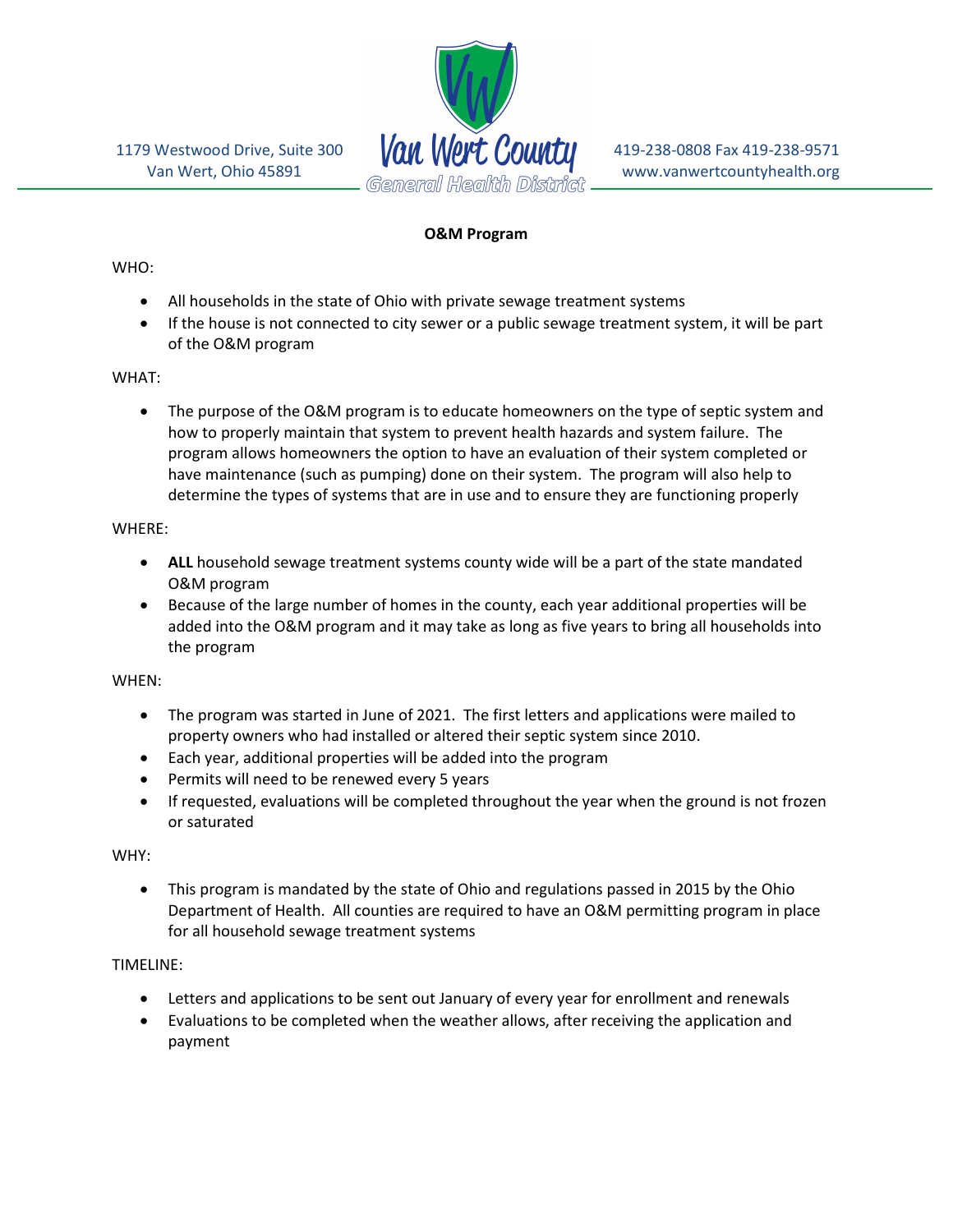

# **Questions**

What if I sell my property?

- The O&M permit will transfer to the new homeowner.
	- $\circ$  If the permit is issued in 2022 and the property sells in 2023, the new owner will be required to renew the permit in 2027.

Will I be required to update my system?

 The program is NOT intended to require replacement of old systems. If the system is not causing a public health nuisance, the system can remain in operation and be permitted.

What does the permit fee cover?

- The permit fee is \$50 (\$10 for each year of operation) and covers the administration and enforcement of the program as well as educational materials for the homeowners.
- Regardless of the option chosen on the application, the application and fee must be returned to our department.

What happens if I do not complete the required maintenance?

 Not completing the maintenance will shorten the life of the system and cause other plumbing issues.

How do I know when to have my septic tank pumped?

- A septic tank should be pumped every 3-5 years depending on the size of tank and how many people live in the home
- If you just moved into the home or do not know the last time it was pumped, the health department can tell you the last time a pumping report was received.

Why do I need an O&M permit? I've never needed one in the past.

• The program was newly mandated by the state in 2015. These permits are required by the Ohio Administrative Code Chapter 3701-29. This program ensures that systems are being maintained properly, not causing a public health nuisance, and homeowner education can help extend the system to its full lifespan.

How will I know the maintenance required for my system?

 Recommended maintenance for your system will be explained on the evaluation form and mailed to you with the permit.

Who can complete the required maintenance?

 A courtesy listing of registered service providers can be found on our website. Any of the providers on this list may be used.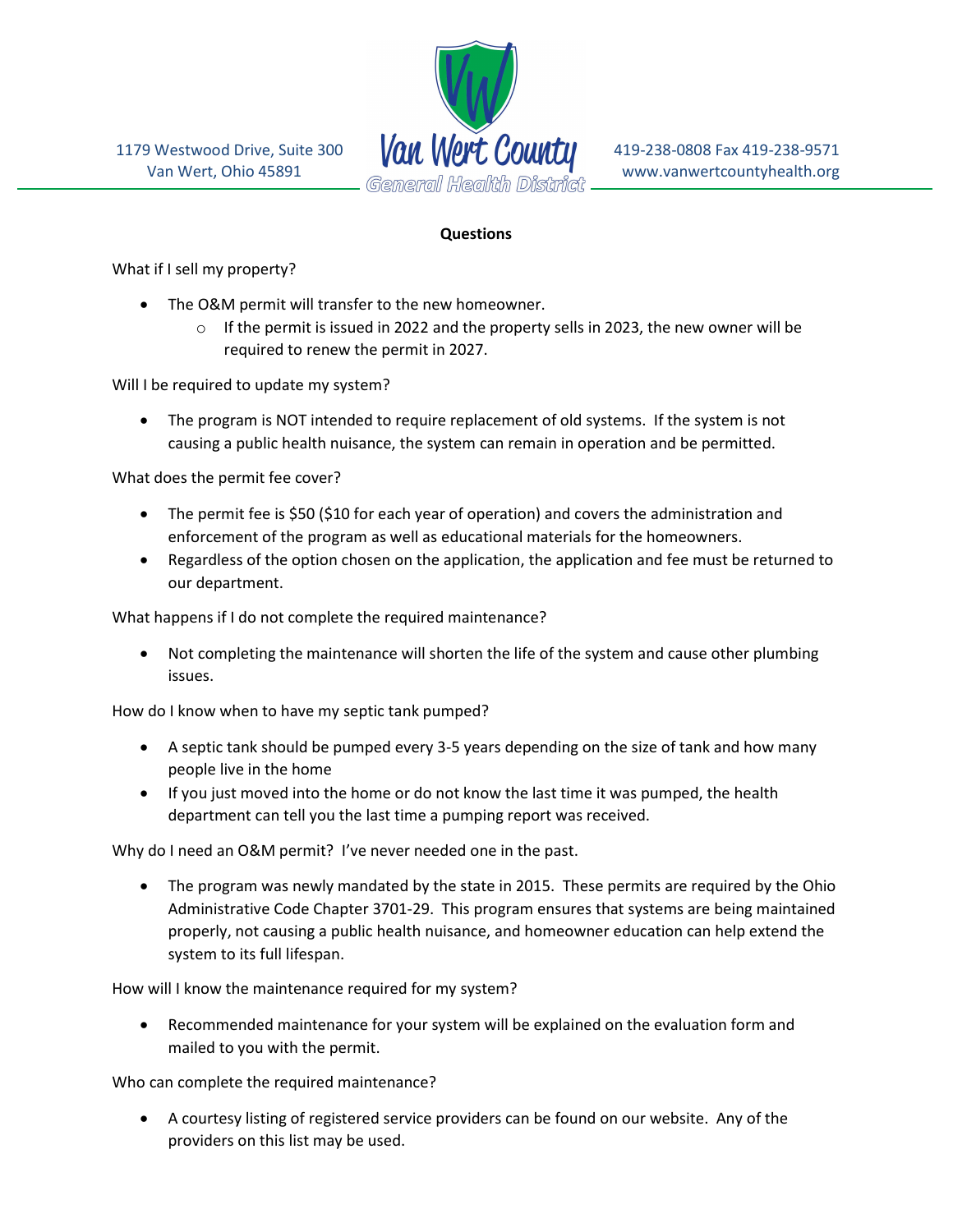

What do other counties charge?

- Defiance- \$60 every 4 years
- Ottawa-\$75 every 1 or 4 years
- Mercer-\$40 renewal
- Wood-\$150 every 5 years
- Hancock-\$50 every 5 years
- Seneca-\$175 every 5 years
- Lake-\$40 every year or \$100 every 5 years